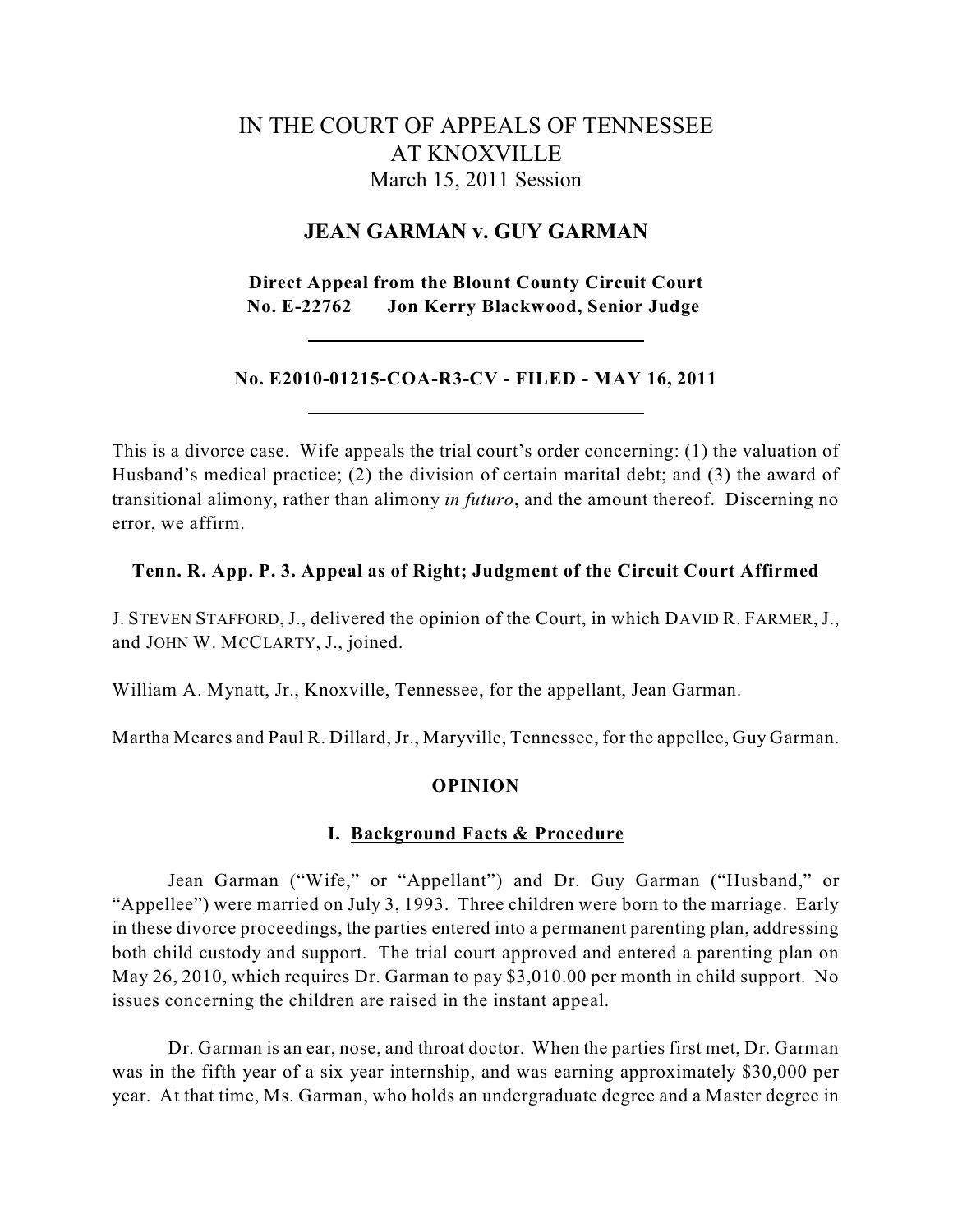Business Administration from Cornell University, was working for a textile importing company in Belcamp, Maryland, and was earning approximately the same income as Dr. Garman. When the parties married, Ms. Garman left her job, and the two relocated to Iowa for six weeks, then to Joplin, Missouri. Ms. Garman worked as a financial analyst for a bank in Joplin while Dr. Garman completed his residency. In 1996, after the parties' first child was born, and during Ms. Garman's second pregnancy, the parties briefly relocated to Chicago. From that time, until the parties separated sometime in October 2008, Ms. Garman did not work outside the home.

In July 1997, the parties moved to Maryville, Tennessee, where Dr. Garman joined a medical practice, the Otolaryngology Center of East Tennessee ("OCET"). After a year and a half probationary period, Dr. Garman was given the opportunity to buy a 50% share in OCET. When Dr. Garman bought his interest, he paid \$92,000.00, which was comprised of \$20,000.00 from the parties' savings and \$72,000.00 from Ms. Garman's mother, Barbara Stratton. In the fall of 2008, Dr. Garman and his partner, Dr. Adham, brought in a third partner. The third partner bought into the practice for \$25,000.00, with \$12,500.00 each going to Dr. Garman and Dr. Adham. In conjunction with this transaction, the three partners also executed a "buy/sell" agreement, which would be triggered if any partner decided to leave the practice.

When the parties moved to Maryville, Ms. Stratton loaned the parties money in order to purchase a home, on which she would hold a mortgage to secure the debt. There is some conflict in the record, discussed in more detail below, as to whether Ms. Stratton actually expected repayment of this money. Ms. Garman's family is the owner of an upscale furniture manufacturing and distribution company. Ms. Garman and her six siblings share interests in the family's various trust accounts. The parties eventually sold their first Maryville home and built a larger residence on Montvale Road in Maryville. The record indicates that the mortgage owed to Ms. Stratton on the first marital home was "rolled" into the Montvale residence mortgage, and Ms. Stratton extended additional funds, which resulted (according to Ms. Garman's testimony) in approximately \$195,000.00 in unsecured debt owed to Ms. Stratton. Because of Ms. Garman's family's resources, the parties took multiple vacations during the marriage, which were paid for by Ms. Garman's family. According to the record, Ms. Stratton also gave her daughter \$10,000 per year without written documentation. There is some dispute in the record as to whether this money was a gift or whether it was an offset against the mortgage amount owed to Ms. Stratton.

All evidence demonstrates that these parties lived an extravagant lifestyle, which was well beyond their means. By the time of the trial, the parties had accumulated more than \$60,000 in credit card debt, some of which was accruing interest at a rate of 24% per annum. The parties' home equity line of credit had an outstanding balance of approximately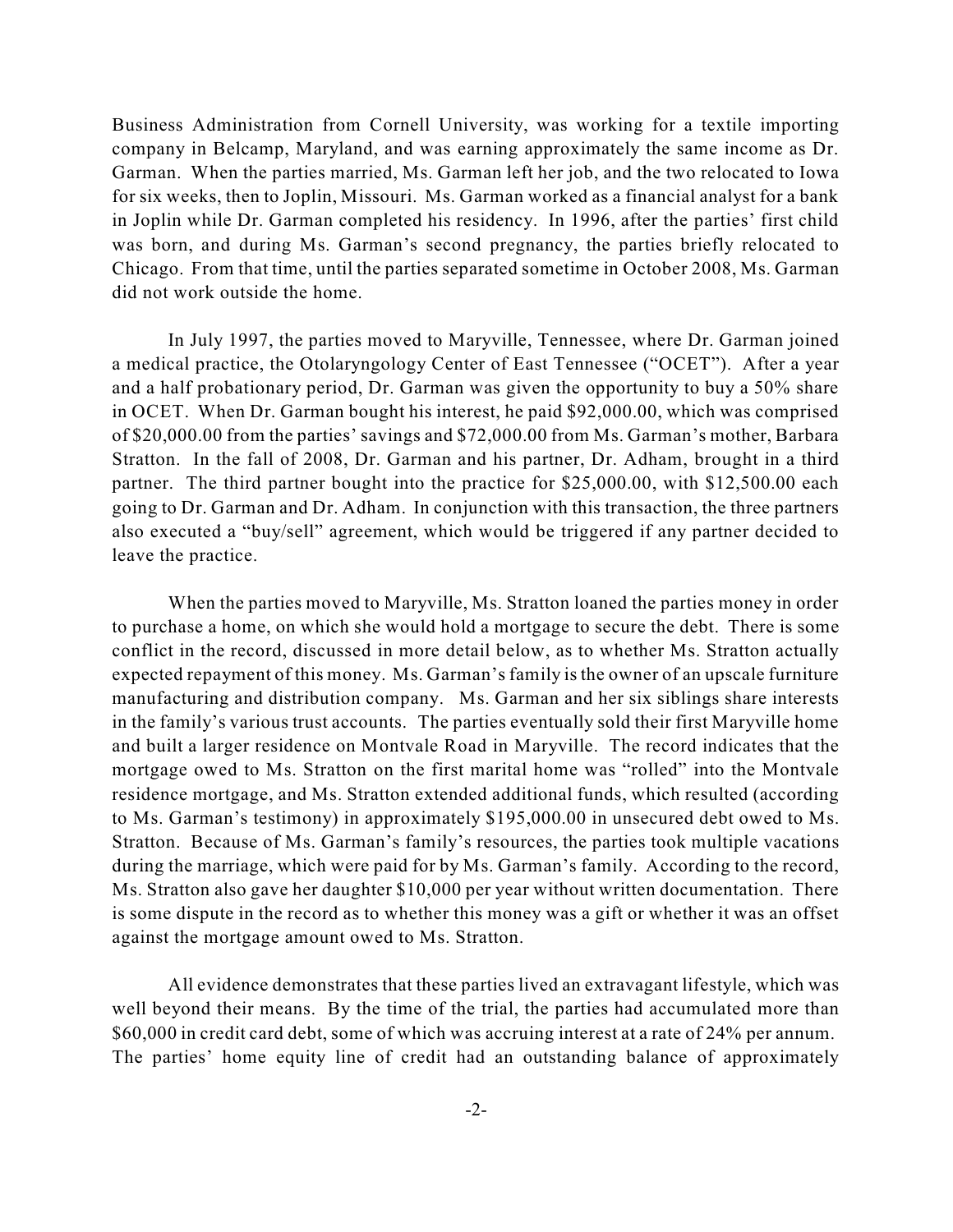\$30,000.00. According to Dr. Garman's testimony, in the summer of 2008, Ms. Garman, who was in charge of handling the parties' finances, disclosed to Dr. Garman that the debt was becoming untenable. The record reveals that, during the marriage, Dr. Garman suffered from bouts of depression and alcoholism, and that the parties often fought concerning Ms. Garman's reluctance to return to the workforce despite the mounting marital debts. To further complicate matters, Dr. Garman began an intimate relationship with another woman. The parties separated in October of 2008.

Following the separation, Dr. Garman moved out of the marital residence. Ms. Garman subsequently moved out of the marital home, and into a home that was purchased by Ms. Stratton. At that point, Dr. Garman moved back into the marital residence until he relocated to St. Croix in the United States Virgin Islands, *see infra*. After the parties separated, Ms. Garman took employment with Chatham Interiors as a business manager. This was not a full time position; rather, the record demonstrates that Ms. Garman worked up to ten hours per week (although she usually worked approximately 5.7 hours per week), at a rate of \$15.00 per hour. Ms. Garman's family supplemented her income during the parties' separation. During the separation, numerous debts of the parties became seriously delinquent, including the mortgage on the Montvale home and the loan on Ms. Garman's vehicle.

In November 2008, Dr. Garman moved to St. Croix. Because Dr. Garman planned to start a new medical practice in St. Croix, he had advised his partners at OCET of his intent to leave that practice. Under the "buy/sell" agreement, *supra*, Dr. Garman was paid approximately \$15,000.00 for his interest in the OCET practice. The parties split the \$15,000.00; however, Ms. Garman was not satisfied with the amount Dr. Garman received from his partners, and retained the services of an expert CPA valuator, Van Elkins, to determine the value of Dr. Garman's share of OCET as an ongoing concern.

On December 4, 2008, Ms. Garman filed a complaint for divorce against Dr. Garman, alleging, *inter alia*, that Dr. Garman was guilty of inappropriate marital conduct. By her complaint, Ms. Garman requested that the court make an equitable division of the marital property and debt. The original complaint did not contain a request for alimony. On January 12, 2009, Dr. Garman filed an answer and counter-complaint for divorce. Ms. Garman filed an amended complaint for divorce on June 26, 2009, adding a request for temporary and permanent spousal support. On October 28, 2009, the trial court held a hearing on Ms. Garman's request for spousal support. By order of November 3, 2009, the court awarded Ms. Garman the sum of \$1,350 per month in *pendente lite* support for a period of three months at the end of which time the matter was to proceed to final hearing. In its November 3 order, the trial court specifically noted that a review of each of the parties' affidavits of monthly income and expenses demonstrated that the "parties have lived beyond their means for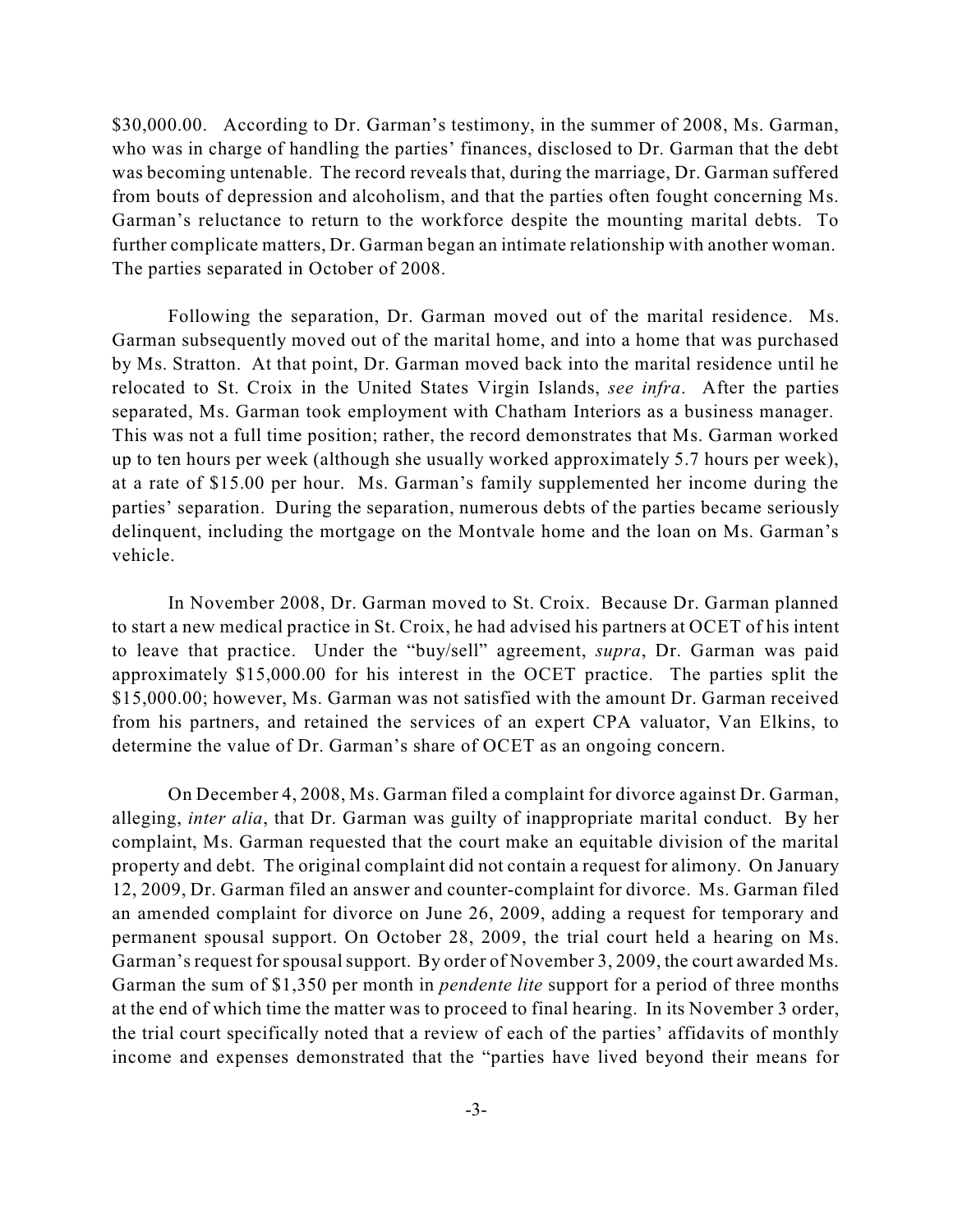several years." According to Dr. Garman's affidavit, he was bearing the totality of the parties' financial obligations, which included, but were not limited to, three mortgages, Ms. Garman's car payment, and a substantial credit card payment, in addition to the court-ordered support obligations.

After the October 28, 2009 hearing, Dr. Garman fell into arrears on his monthly child support and alimony payments. In response to Ms. Garman's motion for contempt, Dr. Garman asked the court to allow him access to his sizable 401(k) account for purposes of bringing his support obligations current, paying marital liabilities, and paying attorney's fees and litigation expenses. On February 8, 2010, the court entered an order allowing Dr. Garman to access the retirement funds; however, the court held that any withdrawals would be considered part of Dr. Garman's share of the marital estate. Specifically, Dr. Garman was allowed to withdraw \$65,000.00 from a TD Ameritrade Account and \$15,000.00 from a SunTrust 401(k) account. The Montvale home mortgage was brought current, and the house was subsequently sold. After the mortgage debt to Ms. Stratton was discharged, the parties received a total of approximately \$6,000.00.

The final hearing began on January 25, 2010, and evidence was adduced for a total of five days. The final day of the hearing was April 8, 2010. Thereafter, the court took the matter under advisement, and on April 19, 2010, issued its findings of fact and conclusions of law, which provide, in relevant part, as follows:

> A few observations are necessary before the Court addresses the value of the marital estate and its division. The husband is not a credible witness. Although extremely intelligent and articulate, his attitude to the problems confronting the financial difficulties of this marriage has been egocentric. For example, he places the lion's share of the blame for the financial plight of the parties on the wife because she handled the finances for the parties. However, it is obvious that the financial collapse of the marriage was a lifestyle in which both parties participated.... While his testimony does not embrace total untruths, much of his testimony is half truths. His testimony was an exercise in sophistry and his logic was specious....This is not to conclude that the wife's testimony is infallible. Her answers were often angry, combative and prolix. Nevertheless, her testimony was more credible, reasonable and verified by other evidence in the [r]ecord. Finally, husband's assertion that the amounts that were paid to Barbara Stratton were a manipulation by the wife and mother and not a correct balance, is not supported by the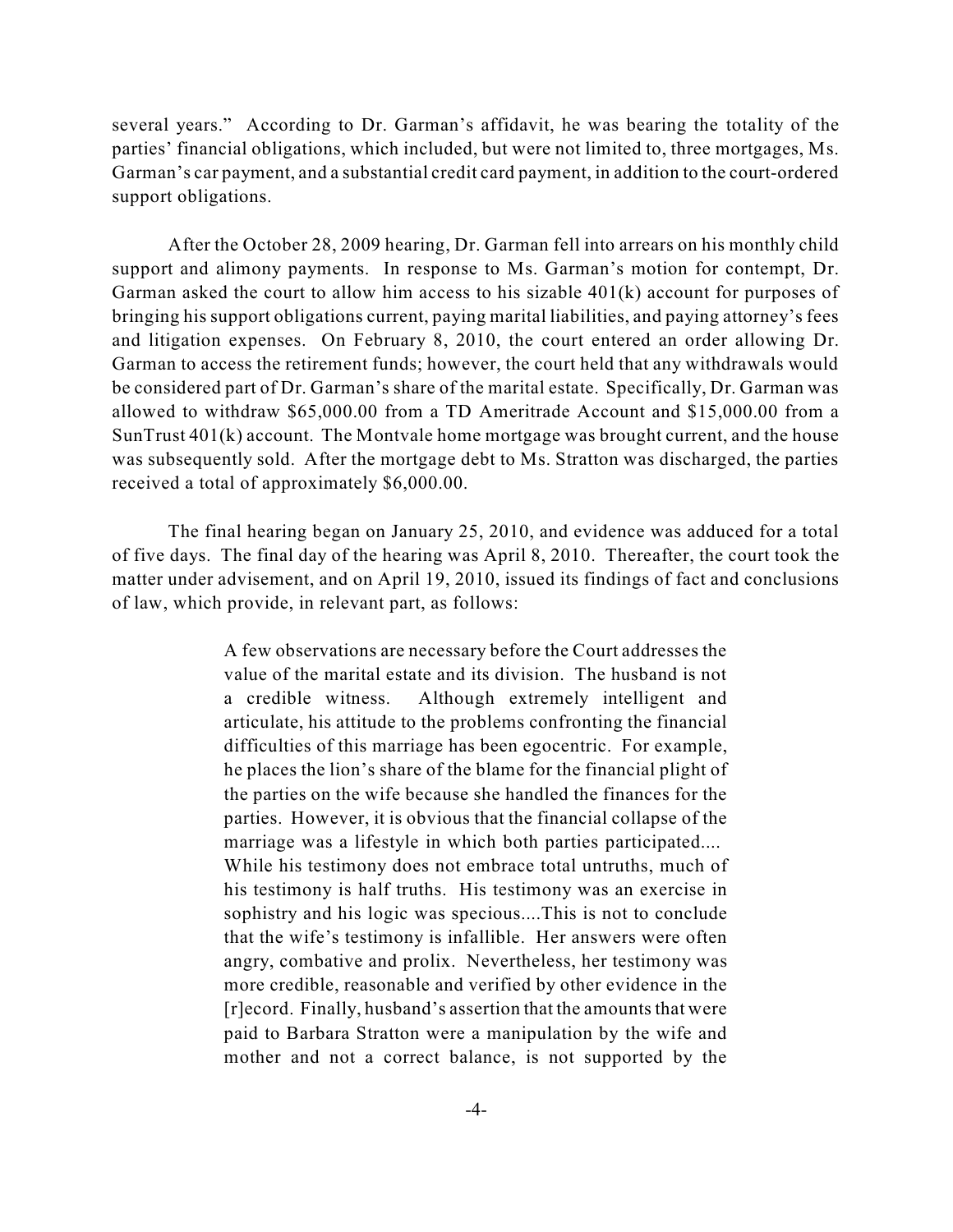[r]ecord.

With respect to the marital estate, the trial court noted that:

The Court has previously determined that the marital estate value is \$656,573.51 [which included the court's valuation of the medical practice at \$48,000.00 less the \$15,965.00 already received under the buy/sell agreement, *see* further discussion *infra*]. The husband has already withdrawn from the marital estate the sum of \$117,891.09, representing the Court ordered withdrawal of \$65,000.00 from the TD Ameritrade Account and \$15,000.00 from the SunTrust 401k account.... This amount also includes the unauthorized withdrawals of \$22,413.49 from the Morgan Stanley IRA and \$15,477.60 from the Fidelity Traditional IRA made by husband. The husband's share of the marital estate is thereby reduced by \$117,891.09. His share of the marital estate is therefore \$210,396.59.

Ms. Garman was awarded assets totaling \$328,285.83 as her portion of the marital estate. The court then valued and divided the marital debts as follows:

> The [marital] debt of the parties consists of approximately \$62,000.00 Bank of America credit card debt; a Bank of America loan in the amount of \$27,000; husband's tax liability estimated at \$30,000.00; a deficiency to be determined on the repossessed Toyota, and wife's debt to her family. The Court assesses \$56,000.00 of the Bank of America credit card debt to husband. By assigning this debt to husband, he assumes the debt of \$10,000 he spent on his vacations with his girlfriend in Italy and the Virgin Islands. The wife shall be responsible for \$6,000.00 of the Bank of America credit card debt and the debt to her family. The husband shall be responsible for the Bank of America loan, his tax liability and any deficiency on the Toyota vehicle.

The court also awarded Ms. Garman \$1,750.00 per month in transitional alimony, for a period of thirty-six months. Dr. Garman was also ordered to pay Ms. Garman's attorney's fees and expenses in the amount of \$15,000.00 as alimony *in solido*. The final order was entered on May 28, 2010, by which Ms. Garman was granted a divorce on the ground of inappropriate marital conduct.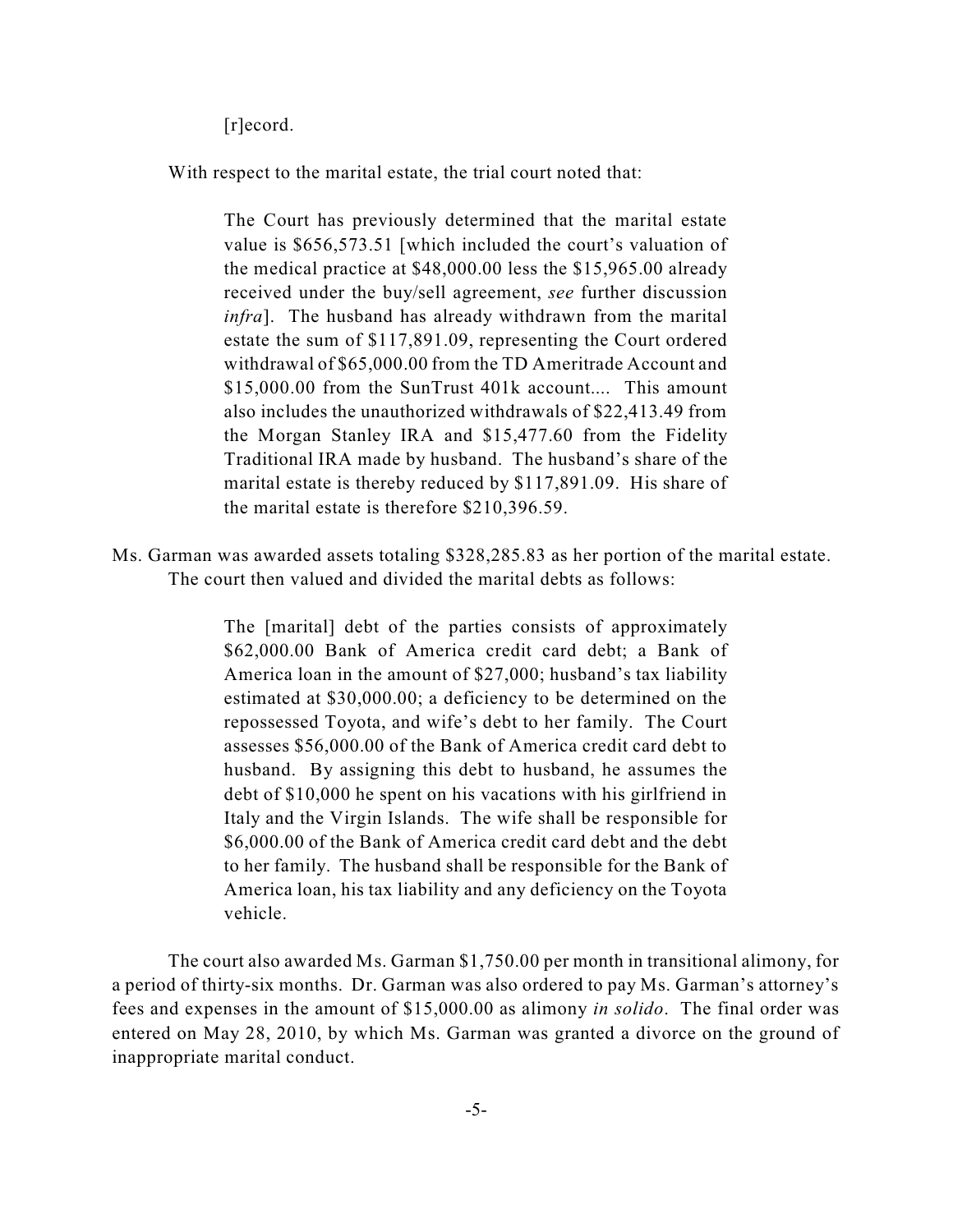#### **II. Issues Presented**

Ms. Garman appeals, raising five issues as stated in her brief:

1. Whether the trial court erred in valuing Dr. Garman's practice in the division of marital property.

2. Whether the trial court erred in assigning a large debt owed to Ms. Stratton solely to Ms. Garman.

3. Whether the trial court erred in granting transitional alimony to Ms. Garman rather than alimony *in futuro*.

4. Whether the trial court erred in determining the appropriate monthly alimony payment amount.

5. Whether this Court should grant Ms. Garman her reasonable attorney's fees and expenses.

#### **III. Standard of Review**

Before reaching the issues, we first note that, because this case was tried by the court sitting without a jury, we review the case *de novo* upon the record with a presumption of correctness of the findings of fact by the trial court. Unless the evidence preponderates against the findings, we must affirm, absent error of law. *See* Tenn. R. App. P. 13(d). Furthermore, when the resolution of the issues in a case depends upon the truthfulness of witnesses, the trial judge who has the opportunity to observe the witnesses and their manner and demeanor while testifying is in a far better position than this Court to decide those issues. *See McCaleb v. Saturn Corp*., 910 S.W.2d 412, 415 (Tenn. 1995); *Whitaker v. Whitaker*, 957 S.W.2d 834, 837 (Tenn. Ct. App. 1997). The weight, faith, and credit to be given to any witness' testimony lies in the first instance with the trier of fact, and the credibility accorded will be given great weight by the appellate court. *Whitaker*, 957 S.W.2d at 837; *see also Walton v. Young*, 950 S.W.2d 956, 959 (Tenn. 1997).

### **IV. Analysis**

## *1. Valuation of Dr. Garman's Medical Practice and Division of Marital Debt*

The division of marital property, including its classification and valuation are findings of fact. *Woodword v. Woodword*, 240 S .W.3d 825, 828 (Tenn. Ct. App. 2007). Trial courts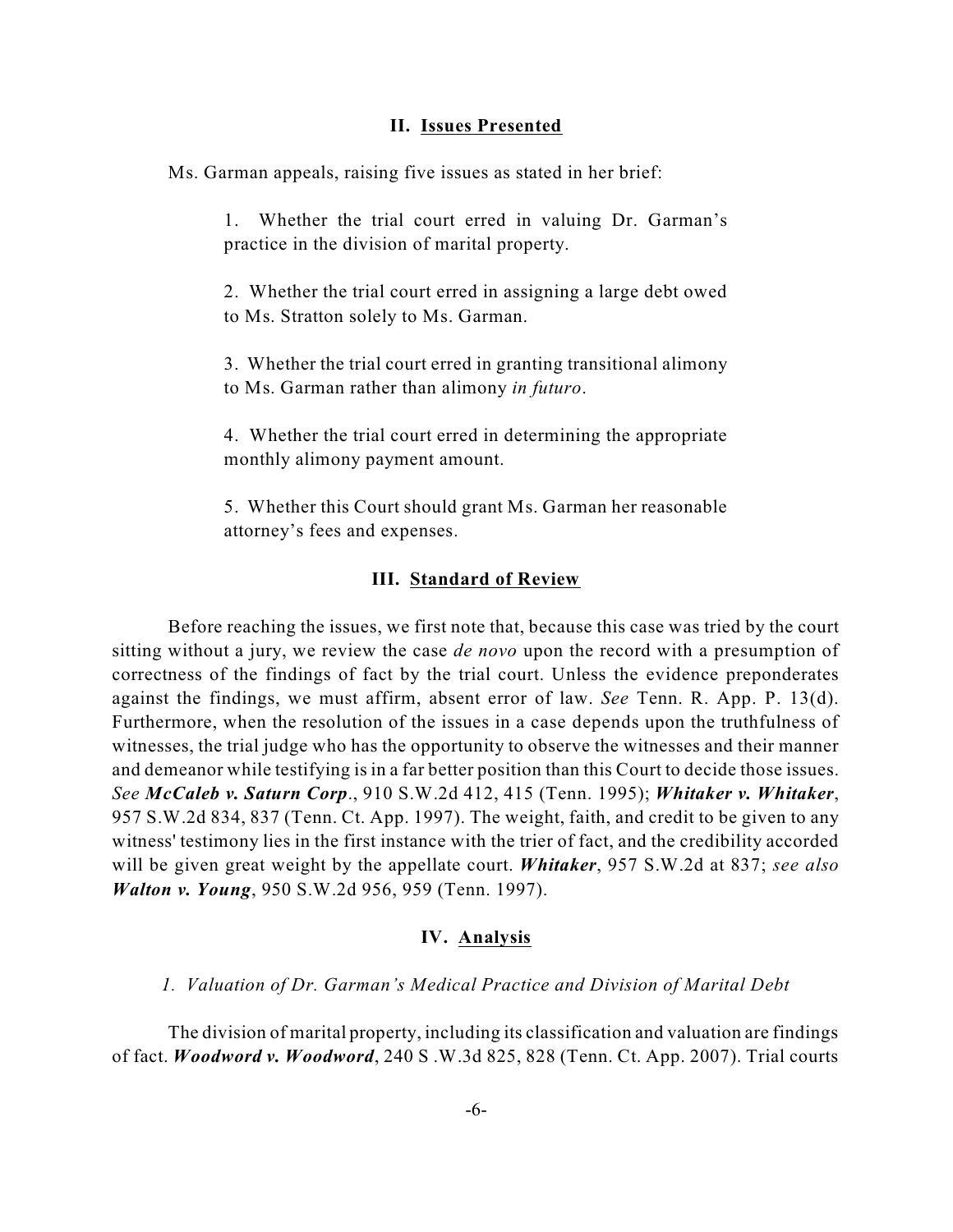have "wide latitude in fashioning an equitable division of marital property." *Altman v. Altman*, 181 S.W.3d 676, 683 (Tenn. Ct. App. 2005). Accordingly, the trial court's decisions regarding classification, valuation and division of property are reviewed *de novo* with a presumption of correctness unless the evidence preponderates otherwise. *Farrar v. Farrar*, 553 S.W.2d 741, 743 (Tenn. 1977).

When making its division of property, the trial court must first classify the property. Tennessee recognizes two distinct types or classes of property: "marital property" and "separate property." The distinction isimportant because Tennessee Code Annotated Section 36-4-121(a) "provides only for the division of marital property." *Batson v. Batson*, 769 S.W.2d 849, 856 (Tenn. Ct. App. 1988). Dividing a marital estate is not a mechanical process; the goal is to fashion an equitable remedy considering the non-exclusive factors set forth in Tennessee Code Annotated Section 36-4-121(c).

The division of marital property is rooted in equity, and a division of marital property is not rendered inequitable merely because it is not precisely equal, *Cohen v. Cohen*, 937 S.W.2d 823, 832 (Tenn. 1996); *Ellis v. Ellis*, 748 S.W.2d 424, 427 (Tenn. 1988), or because each party does not receive a share or portion of each marital asset. *Cohen*, 937 S.W.2d at 833 (citing *Brown v. Brown*, 913 S.W.2d 163, 168 (Tenn. Ct. App. 1994)).

Here, the parties introduced a document titled Master Financial Statement as Trial Exhibit 1. This document included an inventory of the parties' marital assets, values for those assets, and liabilities thereon. Most of the values placed on the assets were reached by agreement; however, the parties were at an impasse as to the valuation of Dr. Garman's interest in the OCET practice.

## **A. Valuation of the Medical Practice**

"The valuation of a marital asset is a question of fact. It is determined by considering all relevant evidence, and each party bears the burden of bringing forth competent evidence." *Kinard v. Kinard*, 986 S.W.2d 220, 231 (Tenn. Ct. App. 1998) (citing *Wallace v. Wallace*, 733 S.W.2d 102, 107 (Tenn. Ct. App. 1987)). "If the evidence of value is conflicting, the trial judge may assign a value that is within the range of values supported by the evidence." *Kinard*, 986 S.W.2d at 231 (citing *Ray v. Ray*, 916 S.W.2d 469, 470 (Tenn. Ct. App. 1995); *Wallace*, 733 S.W.2d at 107). "On appeal, we presume the trial judge's factual determinations are correct unless the evidence preponderates against them." *Kinard*, 986 S.W.2d at 231 (citing *Jahn v. Jahn*, 932 S.W.2d 939, 941 (Tenn. Ct. App. 1996)).

In Tennessee, a professional practice may be considered a marital asset. *See Argo v. Argo*, 1985 WL 673374 (Tenn. Ct. App. April 11, 1985). The court here concluded that Dr. Garman's partnership interest in the OCET practice was a marital asset. From our review of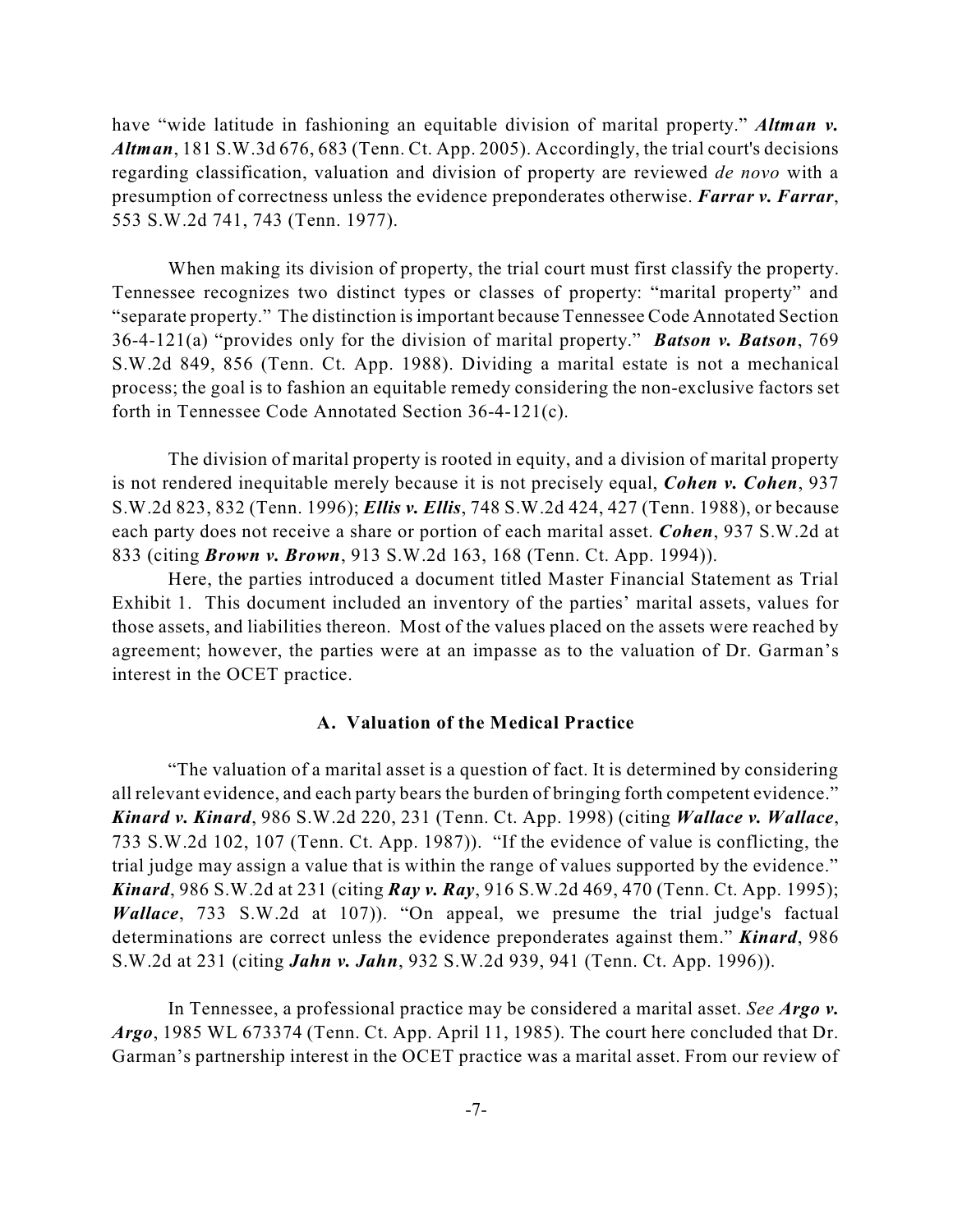the record, this classification was proper because Dr. Garman's interest in the practice was attained during the course of the marriage. Proper valuation of this marital asset, however, should include only the value of the practice's tangible assets and not the practice's future earnings or professional goodwill. *Nicholson v. Nicholson*, No. M2010-00042-COA-R3- CV, 2010 WL 4065605, at \*5 (Tenn. Ct. App. Oct. 15, 2010) (citing *Argo*, 1985 WL 673374, at \*4-5; *Smith v. Smith*, 709 S.W.2d 588, 592 (Tenn. Ct. App. 1985)).

In this case, the court heard evidence regarding the value of the assets of the medical practice, including the testimony of Mr. Van Elkins, Ms. Garman's expert. Mr. Elkins, a Certified Public Accountant, was engaged to perform a valuation on the OCET interest as of June 30, 2009, some four months prior to Dr. Garman leaving the practice. When asked the reason for valuing the interest as of June 30, 2009, Mr. Elkins stated that the buy/sell agreement that was executed in September of 2008 required 120 days' notice from a partner who desired to resign from the partnership. Specifically, Mr. Elkins stated that "it has been my experience that once somebody turns in a notice a lot of times their productivity is not where it's been in the past." This concern, however, does not appear to be the case in the instant lawsuit. Rather, the evidence reveals that, at the time he left the practice in November of 2009, Dr. Garman was a close second in collections among the three doctors in the partnership.

Moreover, the June 30, 2009 valuation falls right before the doctors were scheduled to receive their quarterly bonus, which was a routine practice at OCET. The date of the valuation appears to represent the time of year when the accounts receivable of the practice were the highest (this because the doctors, who practiced in pediatric medicine, would normally perform the bulk of their surgeries during the summer months, when children were out of school). These facts were acknowledged by Mr. Elkins as rendering his initial valuation artificially high.

Mr. Elkins initial report set Dr. Garman's one-third interest in OCET at \$114,194.00. It soon became apparent, however, that the initial valuation was flawed in that Mr. Elkins was provided an incorrect depreciation schedule for the fixed assets of the practice that was higher than the actual fixed asset's value. Consequently, there was a \$40,000.00 discrepancy in the initial fixed asset value used by Mr. Elkins. The error required an amendment to the value contained in Mr. Elkins' initial report, which brought the valuation of Dr. Garman's interest in OCET from \$114,194.00 to \$98,034.00. As noted by the trial court, because Mr. Elkins relied upon the "asset approach," i.e., the value of the fixed assets less liabilities, having the correct value of the fixed assets was crucial to arriving at a correct valuation. After applying the correct value of the fixed assets, Mr. Elkins updated and revised his valuation in a new report filed in January of 2010.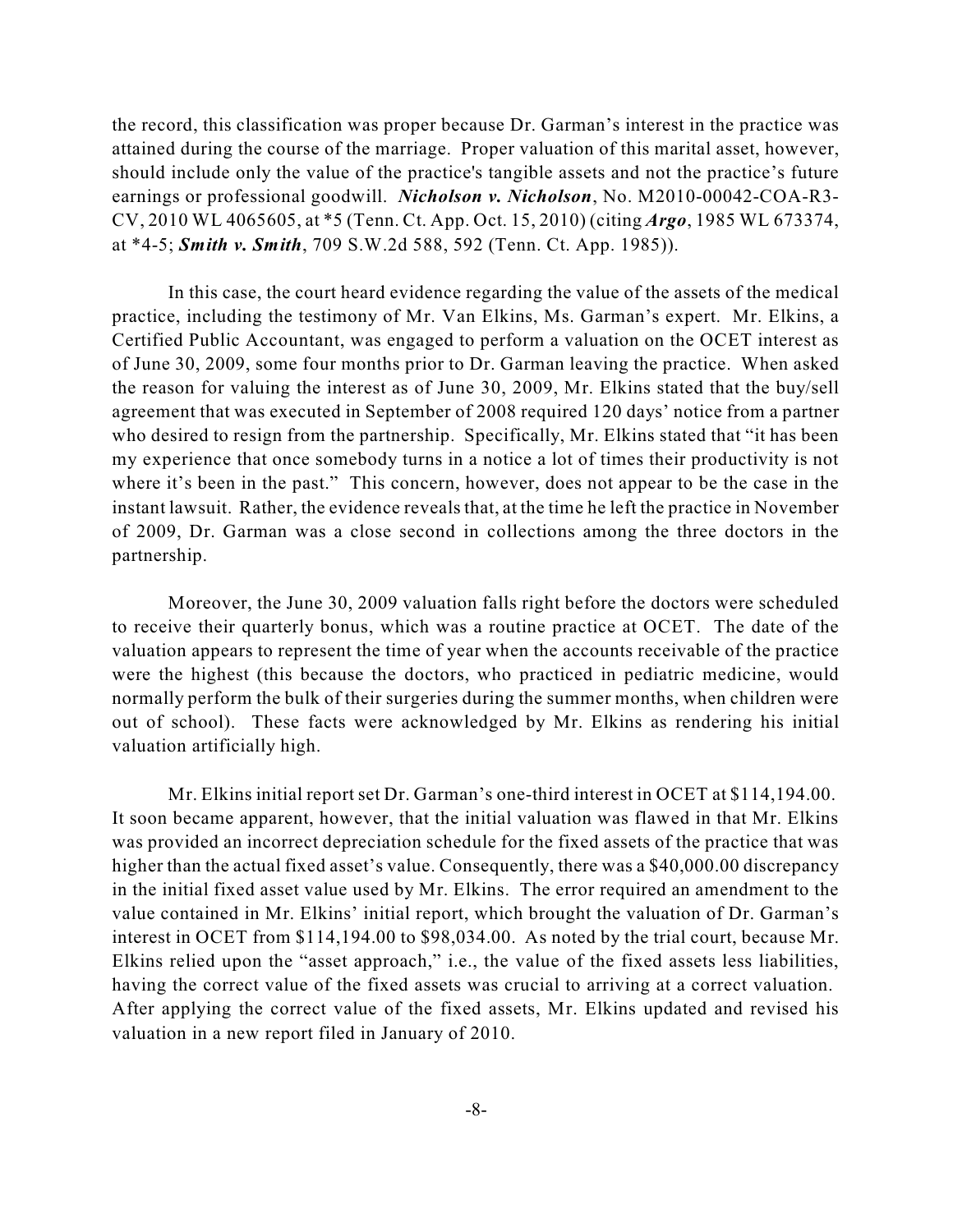Although Mr. Elkins revised his report in January of 2010, there is no evidence that he took a fresh look at the accounts receivable of the practice. In fact, Mr. Elkins acknowledged that, in his experience with valuing medical practices, it was common for a practice to accumulate and pay out cash on a quarterly basis in the form of bonuses. Although Mr. Elkins admitted to being familiar with this common practice, it does not appear that he inquired as to whether OCET followed this custom. However, as confirmed by Dr. Garman and Dr. Adham's testimonies, OCET did, in fact, routinely pay bonuses to the partners on a quarterly basis. As of July 2009, Dr. Garman received a \$40,000.00 bonus, and his two partners also received bonuses. During cross-examination, Mr. Elkins conceded that the payment of these bonuses would reduce the overall value of the practice by \$91,616.00. Importantly, with the inclusion of the new value of the accounts receivable after the payment of the bonuses (and specifically the \$40,000.00 bonus paid to Dr. Garman), the value of Dr. Garman's one-third interest would have been reduced by approximately \$30,000.00. As Mr. Elkins stated, "[i]f it was normal practice to pay those [bonuses] and that was an accumulation, then it would reduce [the value placed on the practice]." Consequently, subtracting the \$40,000.00 accounts receivable discrepancy from the \$98,000.00 value initially placed on the practice by Mr. Elkins, the value of Dr. Garman's interest in OCET was set at approximately \$68,000.00. Mr. Elkins made this adjustment on the witness stand, and conceded to the reduced valuation.

After weighing the foregoing evidence, the court specifically found that:

[H]usband sold his medical practice in November 2009 and both parties received \$7,984.50 for their respective share. The wife contends that the practice is worth more than the approximate \$15,000 that they received. This Court agrees, but does not accept the total value placed on the practice by Mr. Elkins. Mr. Elkins utilized the fixed asset approach in determining an initial value of the practice to be \$114,194.00. However, evidence indicates that this amount did not factor an approximate \$40,000.00 "bonus" that husband received shortly after the appraisal nor an updated value of the fixed assets. Taking these factors into consideration, the Court finds the medical practice to be worth \$48,000.00 or \$24,000.00 to each party. The parties have received \$15,965.00 for the practice, leaving \$32,031.00 to be added to the value of the marital estate. Thus the marital estate has a value of \$656,573.51.

On appeal, Ms. Garman asserts that the court improperly valued the medical practice. We disagree. In the first instance, it appears that the court's valuation properly disregarded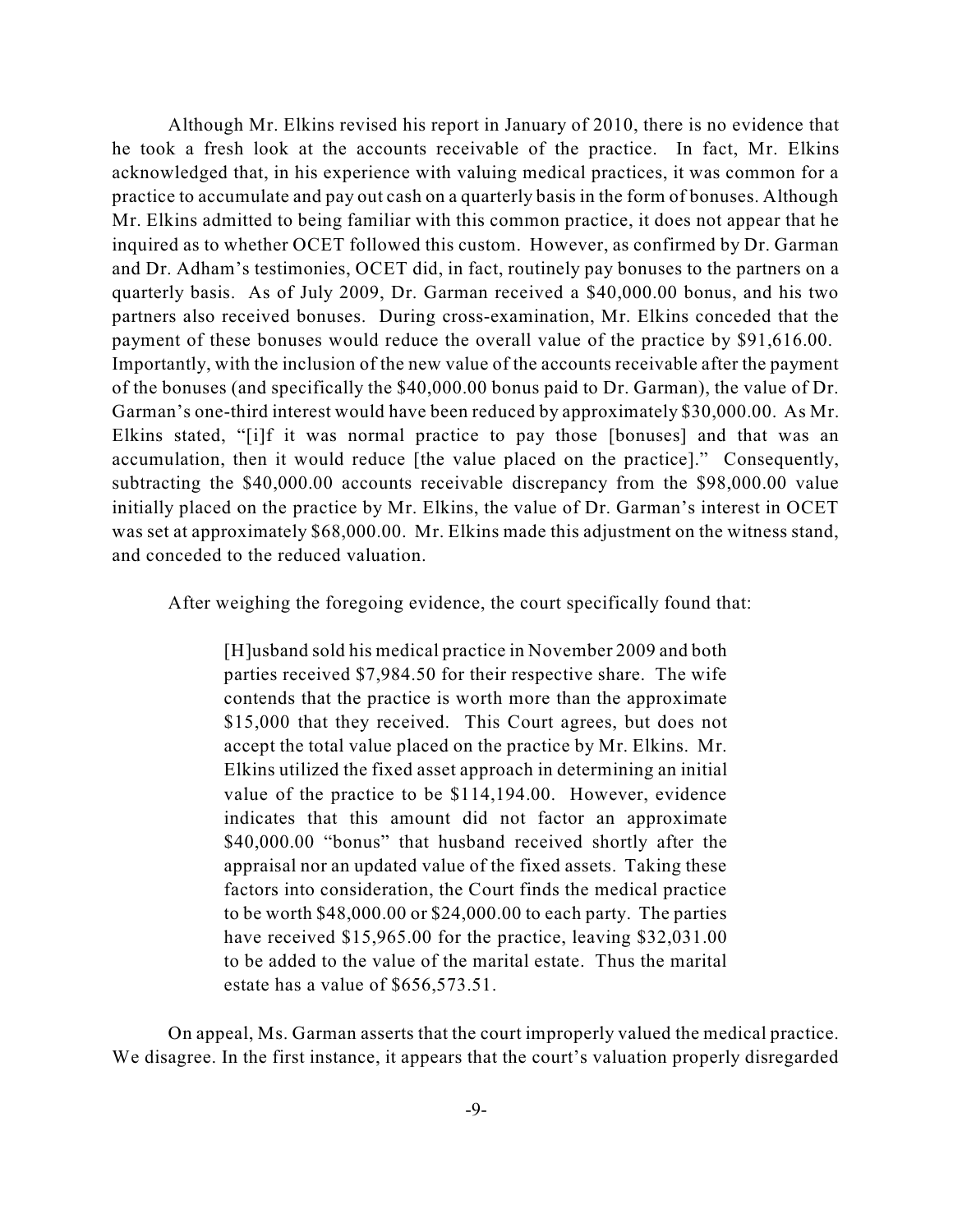the future earning capacity and professional goodwill of the practice and focused instead on its tangible assets. *See Argo*, 1985 WL 673374, at \*5; *Cunningham*, 2000 WL 33191364, at \*3. From the record, the evidence concerning the value of the practice is not prolific. The evidence submitted consists of the \$15,900.00 that was received under the buy/sell agreement, and Mr. Elkins' testimony. It is the responsibility of the parties, not the court, to propose values to marital property. *Caldwell v. Caldwell*, No. M2007-01205-COAR3-CV, 2008 WL 4613586, at \*2 (Tenn. Ct. App. March 5, 2008) (citing *Wallace v. Wallace*, 733 S.W.2d 102, 106 (Tenn. Ct. App. 1987)). The parties are bound by the evidence they present, and the trial court, in its discretion, is free to place a value on a marital asset that is within the range of evidence submitted. *Wallace*, 733 S.W.2d at 107. With this in mind, Mr. Elkins freely admitted that his valuation had failed to account for the bonuses paid by OCET. As set out in its findings, the trial court took this shortcoming into consideration in arriving at its valuation. The trial court apparently selected a value within the permissible range, and offset that value by the bonuses paid and the monies already received under the buy/sell agreement. We find no fault with the trial court valuing the medical practice in this manner. Because the court's valuation is within the reasonable range supported by the record, and because the valuation appears to be well reasoned, we affirm the trial court's valuation of the medical practice.

#### **B. Marital Debt**

On appeal, Ms. Garman maintains that the trial court erred by making her solely responsible for the parties' debt to her family. In addition to the division of marital debt made in the court's findings of facts and conclusions of law set out above, in its final order, entered on May 28, 2010, the court held that Ms. Garman would specifically be responsible for the \$6,000.00 debt owed on the Bank of America credit card and would also be responsible for any debt owed to her family.

Our Supreme Court has stated that "marital debts are subject to equitable division in the same manner as marital property." *Alford v. Alford*, 120 S.W.3d 810, 813 (Tenn. 2003). Marital debts should be distinguished from separate debts. The *Alford* Court stated that "marital debts are all debts incurred by either or both spouses during the course of the marriage up to the date of the final divorce hearing." *Id*. After determining whether certain debt is marital debt, a trial court should next allocate the marital debt between the spouses by evaluating the following factors: "(1) the debt's purpose; (2) which party incurred the debt; (3) which party benefitted from incurring the debt; and (4) which party is best able to repay the debt." *Id*. at 814 (citing *Mondelli v. Howard*, 780 S.W.2d 769 (Tenn. Ct. App. 1989)).

From our review of the trial court's Final Decree, as well as its statements from the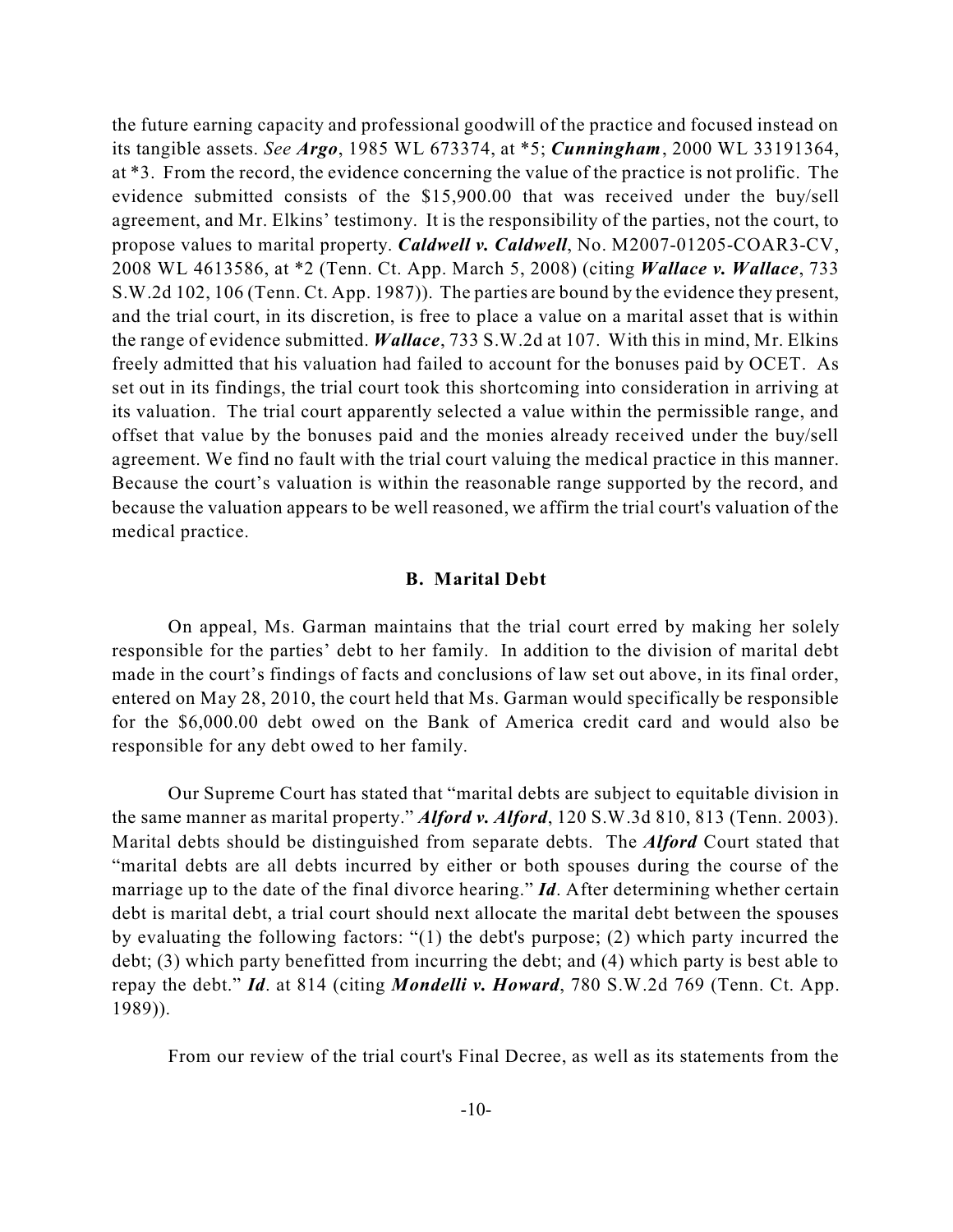bench, it appears that the court was skeptical with regard to the parties' asserted debts owed to Ms. Garman's family. Ms. Garman's family routinely gifted monies to the parties to help support their lifestyle. As discussed above, there were several mortgages that Ms. Garman's mother maintained on properties owned by the parties. It appears that Ms. Stratton would transfer the mortgage from one property to the next with the last mortgage being held on the parties' Montvale residence. While the "loans" from Ms. Stratton were created in a very businesslike manner, i.e., promissory notes were executed, in reality it does not appear that these financial obligations were collected in a businesslike manner. Rather, it appears that Ms. Garman's family "carried" these loans, and let payments go unpaid when the parties could not make ends meet.

Concerning the \$10,000.00 annual "gifts," there is no writing memorializing Ms. Garman's claim that these monies were to be deducted from the mortgage. Rather, it appears that the use of these "gifts" was left to Ms. Garman's discretion. Although Ms. Stratton gifted \$10,000.00 per year from 1995 through at least 2005, there is no accounting in the record as to how these monies were actually used.

Concerning Ms. Garman's allegation that she accrued debt by borrowing money from her family during the parties' separation, there is simply inadequate proof in the record that these monies were meant to be repaid so as to categorize them as marital debt. From the totality of the circumstances, and in light of the prior business dealings between Ms. Garman and her family, it appears that there was little expectation that the monies would be repaid. Moreover, no promissory notes were executed to memorialize any repayment schedule.

Ms. Garman cites the case of *Mondelli v. Howard*, 780 S.W.2d 769 (Tenn. Ct. App. 1989) concerning the factors to be used by the court in addressing the division of marital liabilities. We note that *Mondelli* has been rejected with regard to the issue of classification of debt as marital or separate; however, the *Mondelli* factors, dealing with the distribution of debt, remain intact. *Walker v. Walker*, No. M2006-00071-COA-R3-CV, 2007 WL 879569, (Tenn. Ct. App. March 22, 2007), *perm. app. denied* (Tenn. Aug. 20, 2007). Those factors are discussed above. *Alford v. Alford*, 120 S.W.3d 810, 813 (Tenn. 2003) (citing *Mondelli*, 780 S.W.2d 769).

Applying the foregoing principles to the facts of the instant case, we conclude that the trial court correctly allocated Ms. Garman the alleged debt owed to her family. Ms. Garman has the ability to work and is more than qualified to do so, having received two degrees from Cornell University. However, as demonstrated by the record, it appears that Ms. Garman has been reluctant to enter the workforce in any serious manner. Rather, Ms. Garman (and during the marriage, both Dr. Garman and Ms. Garman) relied upon the largesse of Ms. Garman's family to subsidize a lifestyle that, on their own, would have been impossible to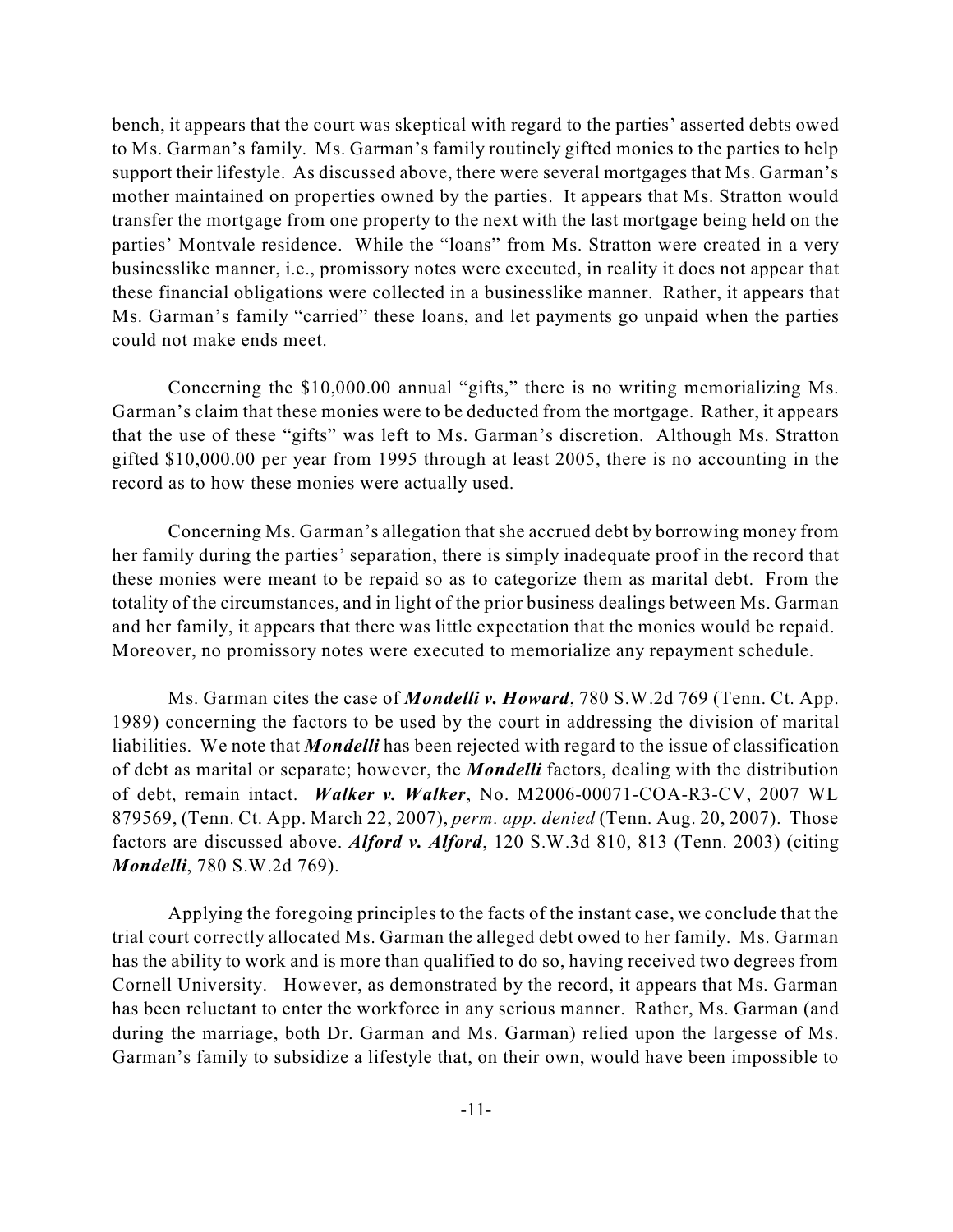maintain. There is no indication in the record that Ms. Garman's family has seriously sought repayment of the large sums of money that have been provided to the parties. In fact, concerning Ms. Garman's allegation that she rented a home from her family during the separation, it soon became apparent, during her testimony, that the alleged lease between Ms. Garman and her mother was a sham, having been drafted *ad hoc* in preparation for the trial. More importantly, however, the record indicates that, despite listing rent as a monthly expense on her affidavit, Ms. Garman has, in fact, never paid rent to her mother. Applying the *Mondelli* factors, *supra*, the record indicates that, since the parties' separation, Ms. Garman has solely benefitted from the money given by her family. While Ms. Garman protests that the monies "borrowed" from her parents will have to be repaid, given past dealings, this proposition appears unlikely. While we cannot say with certainty that the alleged debt will be forgiven by Ms. Garman's family, that appears to be the usual course. Given the totality of the circumstances, and in light of the relative equities between the parties, we conclude that the trial court correctly charged Ms. Garman with the debt allegedly owed to her family.

## *2. Alimony Award*

We review an award of alimony under the abuse of discretion standard. *Herrera v. Herrera*, 944 S.W.2d 379, 388 (Tenn. Ct. App. 1996). Trial courts have broad discretion to determine whether spousal support is needed and, if so, the nature, amount, and duration of support. *See Garfinkel v. Garfinkel*, 945 S.W.2d 744, 748 (Tenn. Ct. App. 1996). If a discretionary decision is within a range of acceptable alternatives, we will not substitute our judgment for that of the trial court simply because we may have chosen a different alternative. *White v. Vanderbilt Univ.*, 21 S .W.3d 215, 223 (Tenn. Ct. App. 1999).

When determining whether an award of alimony is appropriate, courts must consider the statutory factors contained in Tennessee Code Annotated Section 36-5-121(i). The two most important factors are the need of the spouse seeking support and the ability of the other spouse to provide such support. *See, e.g., Oakes v. Oakes*, 235 S.W.3d 152, 160 (Tenn. Ct. App. 2007). Alimony decisions, by their very nature, typically hinge on the unique facts and circumstances of the case. *Id*. at 160; *see also Anderton v. Anderton*, 988 S.W.2d 675, 683 (Tenn. Ct. App.1998).

Once the trial court has determined that alimony is appropriate, it must determine the nature, amount, and duration of the award. Tennessee Code Annotated Section 36-5- 121(d)(1) providesthat "[t]he court may award rehabilitative alimony, alimony in futuro*,* also known as periodic alimony, transitional alimony, alimony in solido, also known as lump sum alimony, or a combination of these."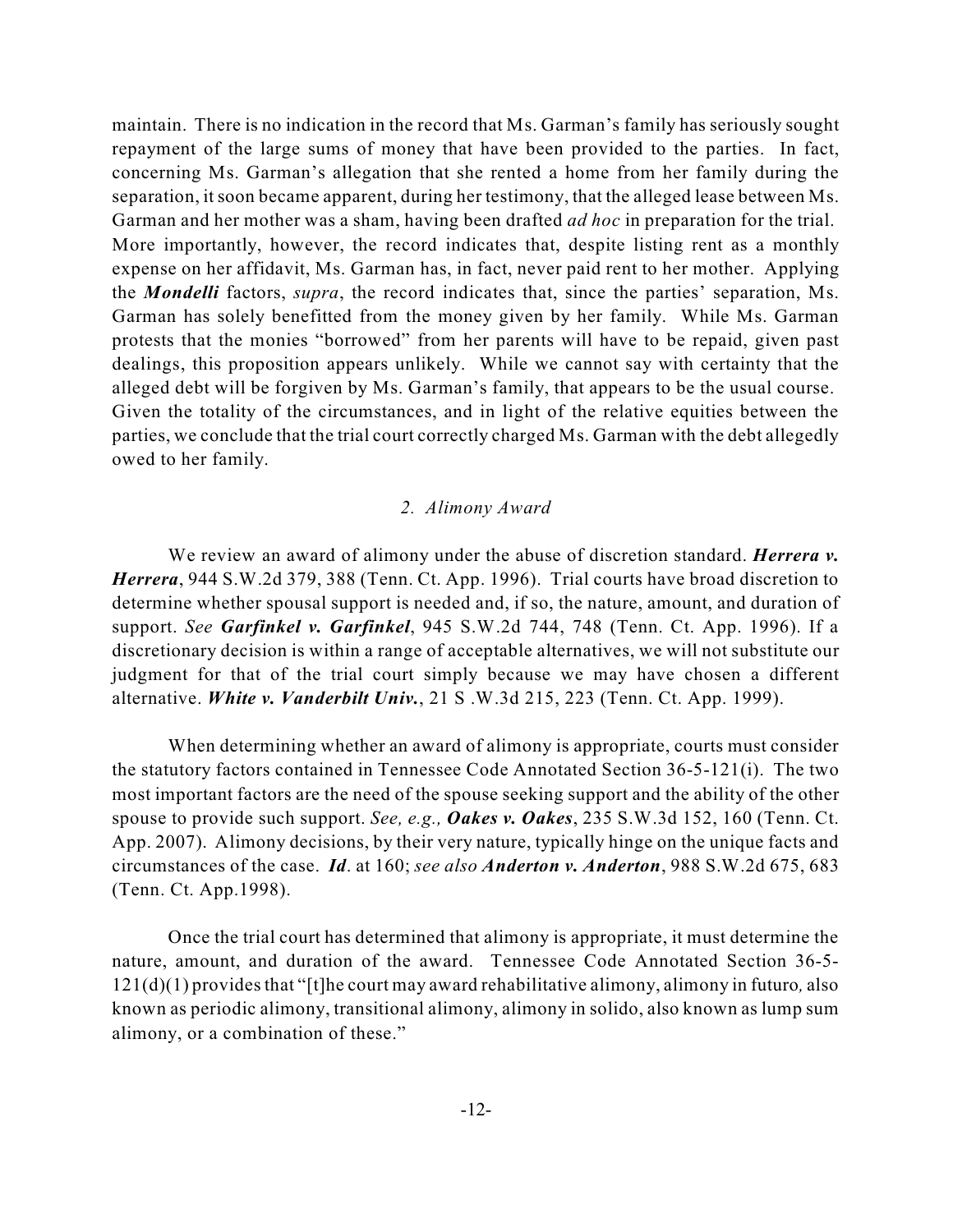Tennessee Code Annotated Section 35-5-121(d)(2) reflects a statutory preference favoring rehabilitative spousal support and transitional spousal support over long-term spousal support. *See also Bratton v. Bratton*, 136 S.W.3d 595, 605 (Tenn. 2004); *Perry v. Perry*, 114 S.W.3d 465, 467 (Tenn. 2003); *Crabtree v. Crabtree*, 16 S.W.3d 356, 358 (Tenn. 2000). Rehabilitative spousal support is intended to enable an economically disadvantaged spouse to acquire additional education or training that will enable the spouse to achieve and maintain a standard of living comparable to the standard of living that existed during the marriage or to the post-divorce standard of living expected to be available to the other spouse. Tenn. Code Ann. § 36-5-121(e)(1); *see also Robertson v. Robertson*, 76 S.W.3d 337, 340-41 (Tenn. 2002); *Smith v. Smith*, 912 S.W.2d 155, 160 (Tenn. Ct. App. 1995).

However, this statutory preference does not entirely displace the other forms of spousal support when the facts of the case warrant long-term or more open-ended support. *Aaron v. Aaron*, 909 S.W.2d 408, 410 (Tenn. 1995). Although rehabilitative, or transitional, alimony is the preferred type, "[w]here there is such relative economic disadvantage and rehabilitation is not feasible in consideration of all relevant factors, ... then the court may grant an order for payment of support and maintenance on a long-term basis...." *Burlew v. Burlew*, 40 S.W.3d 465, 471 (Tenn. 2004) Thus, long-term alimony is intended to provide long-term support to an economically disadvantaged spouse who is unable to be rehabilitated. *Id.*; *see also Loria v. Loria*, 952 S.W.2d 836, 838 (Tenn. Ct. App.1997).

The trial court awarded Ms. Garman \$1,750.00 per month in transitional alimony for a period of thirty-six months. On appeal, Ms. Garman contends that the trial court erred in this ruling, and specifically argues that she should have been awarded long-term spousal support, in the form of alimony *in futuro*, rather than transitional alimony. We disagree.

These parties were married for approximately seventeen years, which, asthe trial court correctly noted, constitutes neither a short-term, nor a long-term marriage. According to the trial court's order, at the time of the hearing in this case, Dr. Garman was 51 years old, and Ms. Garman was 49 years old. Both parties are in good health; in fact, both train and compete in marathon races. Dr. Garman is a physician, and Ms. Garman holds an M.B.A. from Cornell University.

From the totality of the circumstances, it appears that Ms. Garman is very intelligent, in good health, and quite capable of working. While Ms. Garman has pursued only part-time employment for most of the marriage, in favor of staying at home and managing the children and household duties, there is no dispute that she has the ability to earn income considerably greater than that which her part-time employment has provided. We agree with the trial court that Dr. Garman has the ability to earn more money than Ms. Garman. However, Ms. Garman also has the ability to procure more gainful employment than she has heretofore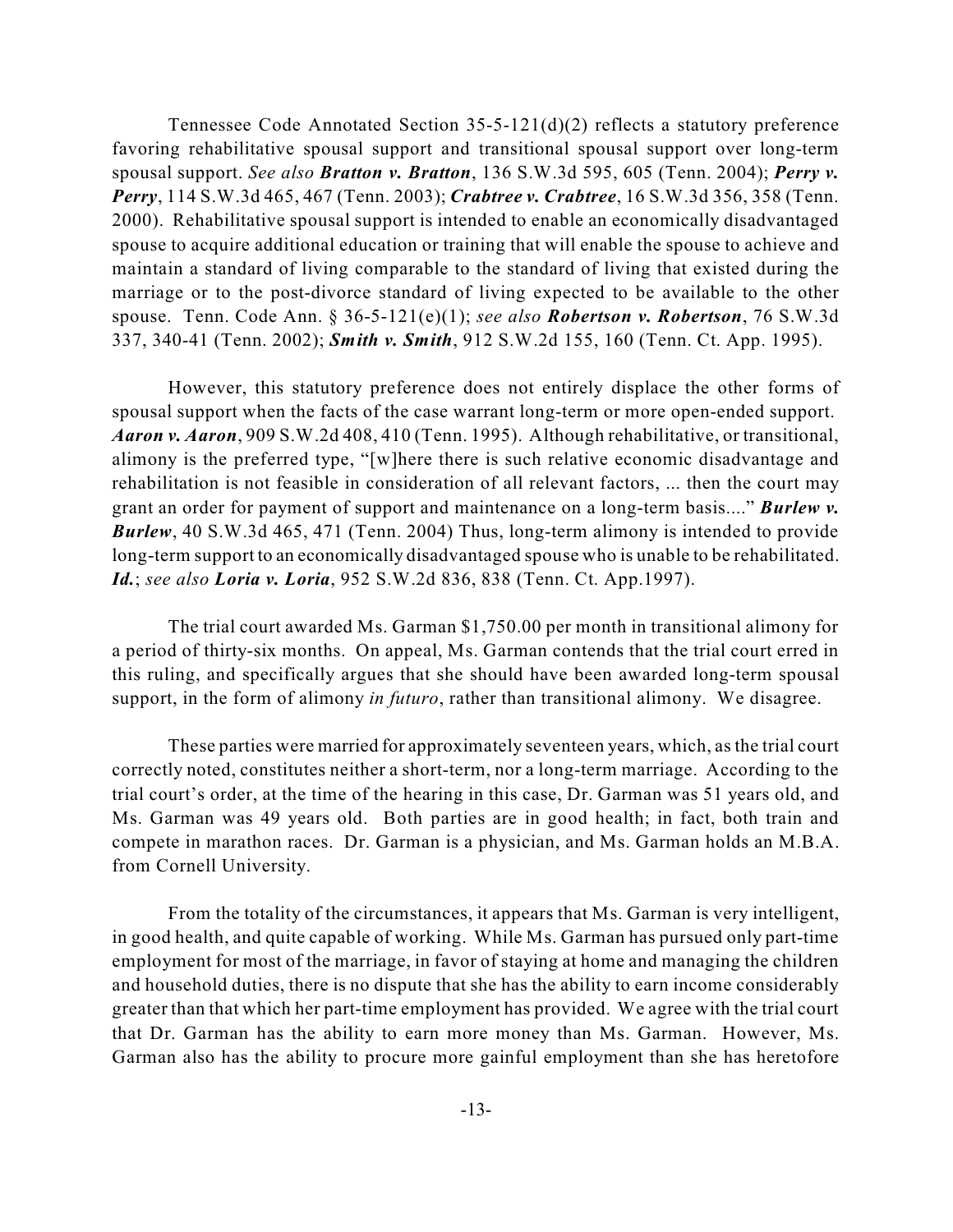sought. Given Ms. Garman's work history, her excellent health, and her advanced degree, we cannot conclude that she cannot be rehabilitated in fairly short order. Simply put, the record does not support Ms. Garman's contention that she is so far disadvantaged in comparison to Dr. Garman that she is in need of long-term spousal support.

Because of the divorce, Ms. Garman will need to make a transition from her previous lifestyle and will need to enter the workforce in earnest. In order to accomplish this goal, Ms. Garman will need some assistance; however, as discussed above, the record supports a finding that she is quite capable of being rehabilitated so that she can support herself. Considering the fact that Ms. Garman has need in the immediate future until such time as she can procure employment, and given the fact that, at present, Dr. Garman has the ability to pay, we conclude that the trial court did not abuse its discretion in awarding Ms. Garman transitional alimony, rather than alimony *in futuro*.

Concerning the amount of alimony awarded, Ms. Garman was awarded the sum of \$1,750.00 per month. We review this decision for an abuse of discretion. "A court abuses its discretion when it causes an injustice to the party challenging the decision by (1) applying an incorrect legal standard, (2) reaching an illogical or unreasonable decision, or (3) basing its decision on a clearly erroneous assessment of the evidence." *Lee Medical, Inc. v. Beecher*, 312 S.W.3d 515, 524 (Tenn. 2010) (citations omitted).

The instant appeal presents an uncommon set of facts. As discussed in detail above, Ms. Garman's family has supported Ms. Garman during the separation. The trial court was concerned, as is this Court, with Ms. Garman's alleged monthly expenses, especially in light of the fact that she claimed rental expenses owed to her family, which she did not, in fact, pay. In short, it is difficult from the record to determine just what amounts Ms. Garman herself pays each month. Ms. Garman appears to have not only the ability to support herself, but also a large safety net in which to land should she choose not to enter the workforce. Accordingly, the award of \$1,750.00 per month for three years should allow Ms. Garman ample time to transition following the divorce. Therefore, we conclude that the trial court did not abuse its discretion in setting the amount of alimony in this case.

Ms. Garman has asked this Court to award her attorney's fees incurred in bringing this appeal. An award of appellate attorney's fees is a matter within this Court's sound discretion. *Archer v. Archer*, 907 S.W.2d 412, 419 (Tenn. Ct. App. 1995). In considering a request for attorney's fees on appeal, we consider the requesting party's ability to pay such fees, the requesting party's success on appeal, whether the appeal was taken in good faith, and any other equitable factors relevant in a given case. *Darvarmanesh v. Gharacholou*, No. M2004-00262-COA-R3-CV, 2005 WL 1684050, at \* 16 (Tenn. Ct. App. July 19, 2005). Considering all of the relevant factors in this case, we respectfully decline to award Ms.